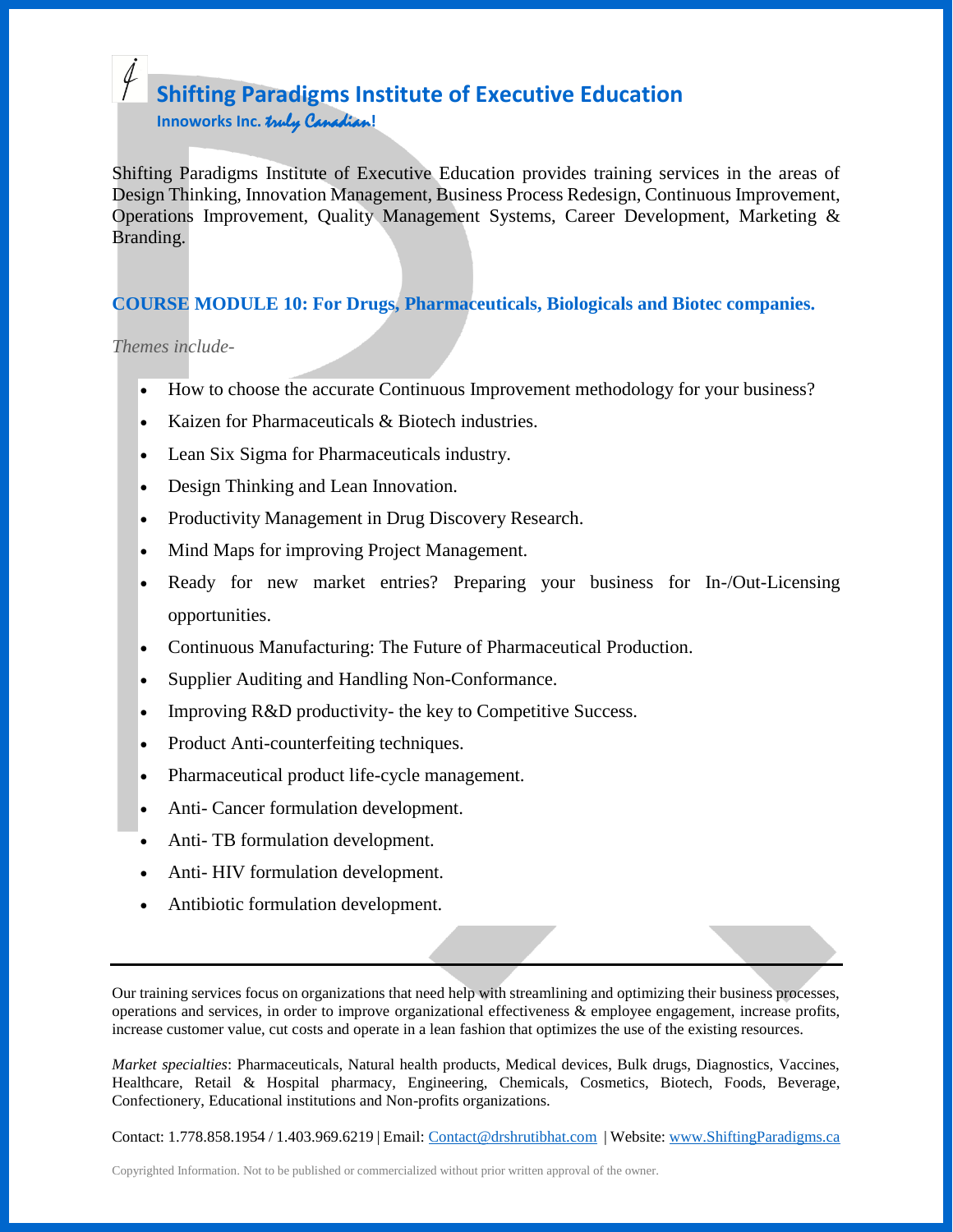## **Shifting Paradigms Institute of Executive Education Innoworks Inc.** truly Canadian**!**

- Developing Vaccines & Sera.
- How to design & develop Novel Platform-technology based formulations?
- Taste-masking of drug products.
- Improving bio-availability for drug products.
- Implementing BCS Classification.
- Developing Mucosal drug delivery system-based products.
- How to optimize Pelletization processes?
- Introducing 505 (b)(2) pathway of drug product development.
- Quality Function Deployment.
- Quality- by-design (QbD) for Pharmaceuticals, OTC, Bulk drugs, Biotech and Biologicals.
- ICH Q 8, 9, 10, 11, 12 and cGMP training to researchers.
- Seven Tools of Quality Management.
- CAPA (Corrective Actions, Preventive Actions).
- Developing Error-free formulations (Poka Yoke, Hoshin planning).
- Game Changers: Road to digital success in Pharmaceuticals marketing.

#### **PROGRAM FEATURES**

- Course materials customized to specific organizational study groups.
- Case study summaries for extra reading.
- Assessment forms to improve participant's awareness.
- Action Plan to help track progress against goals.

Our training services focus on organizations that need help with streamlining and optimizing their business processes, operations and services, in order to improve organizational effectiveness & employee engagement, increase profits, increase customer value, cut costs and operate in a lean fashion that optimizes the use of the existing resources.

*Market specialties*: Pharmaceuticals, Natural health products, Medical devices, Bulk drugs, Diagnostics, Vaccines, Healthcare, Retail & Hospital pharmacy, Engineering, Chemicals, Cosmetics, Biotech, Foods, Beverage, Confectionery, Educational institutions and Non-profits organizations.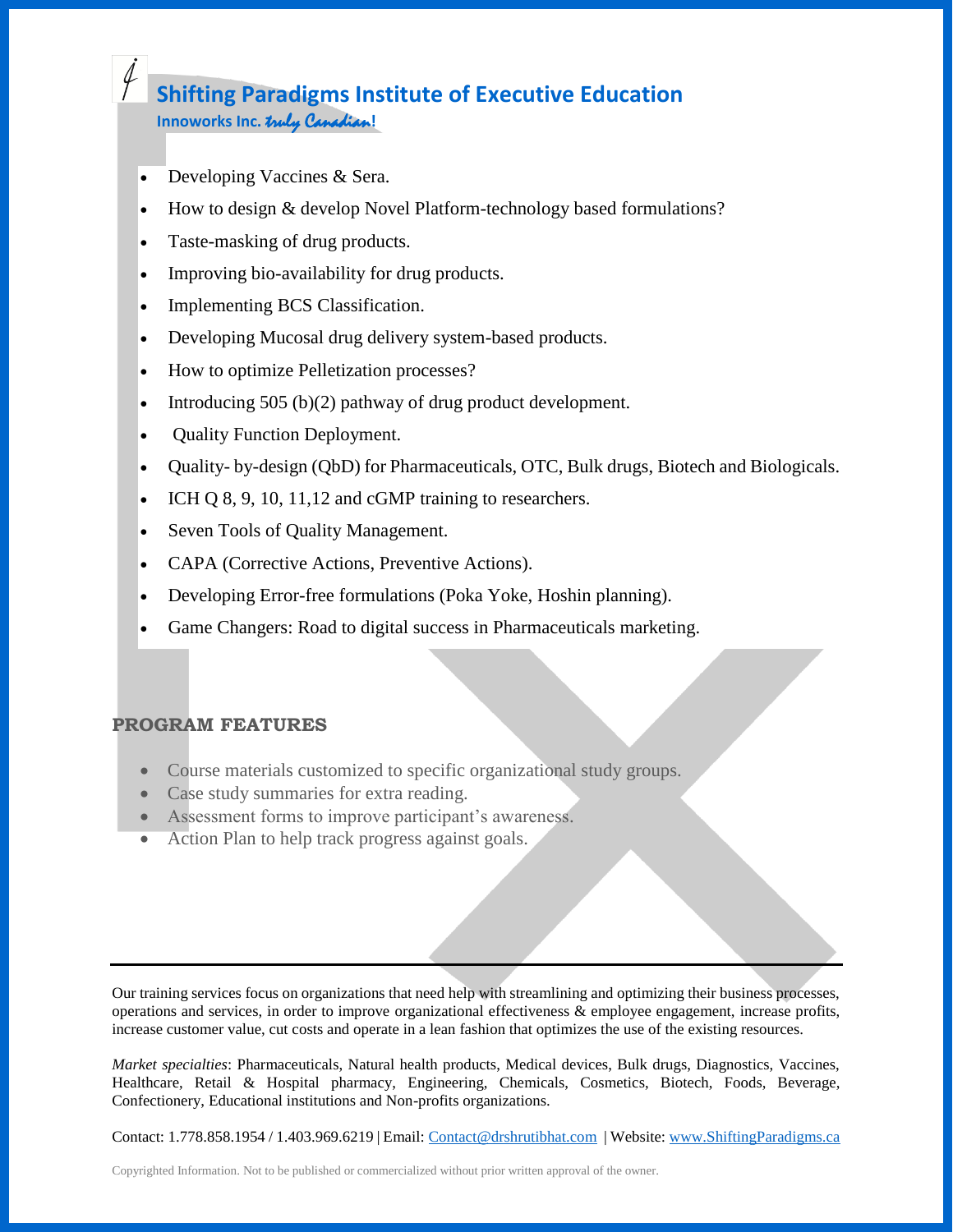# **Shifting Paradigms Institute of Executive Education**

 **Innoworks Inc.** truly Canadian**!**

## *Training is available as On-site, Email, Online, Webcast and Videos.*

*Our training workshops provide a powerful, elegantly simple framework with new tools and best-in-class industry practices for improving organizational performance and accelerating ROI.*

| <b>Duration</b> | 2 Full-days <i>i.e.</i> 11 hours for each theme.                            |
|-----------------|-----------------------------------------------------------------------------|
| Pre-requisites  | Familiar with scientific terminology used in pharma quality and production. |
| Audience        | Interns, Trainees, Supervisors, Managers, Decision-makers.                  |
| Class size      | Minimum: 3; Maximum: 10 participants.                                       |

### **ORGANIZATION BENEFITS**

- Improved ROI (Return on investment).
- Exponential growth in Profits.
- Faster product commercialization.
- Delighted Customers.
- Motivated work team, improved productivity.
- Higher levels of goal achievements.
- Shortening the timeline to market entry and gaining advantage over the competitor and/or neutralize competitor's move.
- Chance to build the portfolio accordance with company's corporate strategy/vision despite internal capability issue.
- Opportunity to launch a differentiated/specialized product in the market first to maintain / obtain critical competitive advantage.
- Opportunity to divest mature products, to create new revenue streams, to spin-out new company with surplus/unwanted products by out-licensing discontinued pipeline products

Our training services focus on organizations that need help with streamlining and optimizing their business processes, operations and services, in order to improve organizational effectiveness & employee engagement, increase profits, increase customer value, cut costs and operate in a lean fashion that optimizes the use of the existing resources.

*Market specialties*: Pharmaceuticals, Natural health products, Medical devices, Bulk drugs, Diagnostics, Vaccines, Healthcare, Retail & Hospital pharmacy, Engineering, Chemicals, Cosmetics, Biotech, Foods, Beverage, Confectionery, Educational institutions and Non-profits organizations.